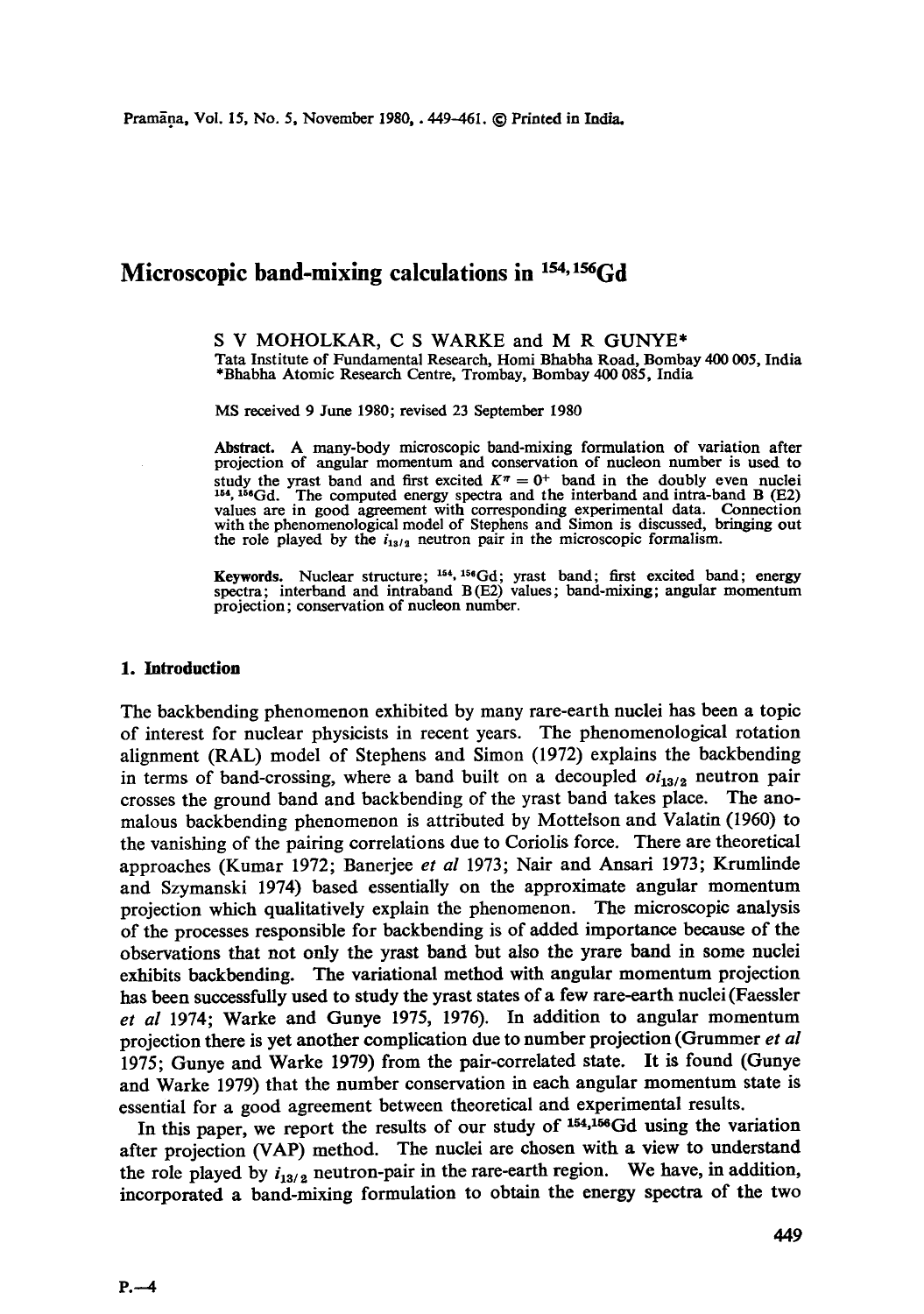lowest  $K^{\pi} = 0^{+}$  bands and also the interband and intraband  $B(E2)$  values. Such a band-mixing microscopic calculation to investigate the structure of the yrast and yrare bands of rare-earth nuclei is not reported in literature so far. In the present investigations, we have also attempted to find the connection between the phenomenological RAL model (Stephens and Simon 1972) and the microscopic VAP formalism.

The theoretical formulation is outlined in  $\S$  2, the results are presented and discussed in  $\S$  3 and the conclusions are given in  $\S$  4.

#### **2. Theoretical formulation**

#### 2.1 *Expressions for energy and* B(E2)

It is obvious that for realistic nuclear structure calculations of heavy nuclei in the rare-earth region from microscopic many-body theory, one would have to use a large configuration space. The computational difficulties involved in performing the projected Hartree-Fock-Bogoliubov (HFB) calculations in large configuration space can be somewhat reduced by using a simpler many-body Hamiltonian. In this paper, we employ the quadrupole plus pairing interaction Hamiltonian, whose parameters are determined by Kumar and Baranger (1968) from their study of equilibrium deformations of heavy nuclei.

$$
H = \sum_{\alpha} \epsilon_{\alpha} a_{\alpha}^{\dagger} a_{\alpha} - \frac{1}{2} \chi \sum q_{\alpha\gamma}^{\mu} q_{\delta\beta}^{\mu} a_{\alpha}^{\dagger} a_{\beta}^{\dagger} a_{\delta} \alpha_{\gamma}
$$
  

$$
- \frac{1}{2} G \sum (-1)^{j_{\alpha} - m_{\alpha} + j_{\gamma} - m_{\gamma}} a_{\alpha}^{\dagger} a_{\alpha}^{\dagger} a_{\gamma} a_{\gamma}, \qquad (1)
$$

where  $q^{\mu}$  is the quadrupole operator and  $\chi$  and G are the strengths of the quadrupole and pairing interactions respectively. The subscript  $\alpha$  in equation (1) denotes all the quantum numbers  $(n_a, l_a, j_a, m_a)$  necessary for the specification of a spherical single-particle state with energy  $\epsilon_{\alpha}$ . The state  $\bar{\alpha}$  is connected to the state  $\alpha$  by timereversal operator. The sums in eq. (1) run over the entire configuration space.

We consider the intrinsic variational wave function to be axially symmetric in view of the fact that the nuclei under investigation are found (Das Gupta and Preston 1963; Gunye *et al* 1964; Kumar and Baranger 1968) to prefer axially symmetric equilibrium deformation. The trial variational wave function is taken to be the good angular momentum state projected from the intrinsic B.C.S. state  $\Phi_0$  ( $\beta$ ,  $\Delta_p$ ,  $(\Delta_n, \lambda_p, \lambda_n)$  of the A-nucleon system. The deformation  $\beta$ , the pairing gaps  $\Delta_p$  (for protons) and  $\Delta_n$  (for neutrons) and the chemical potentials  $\lambda_p$  (for protons) and  $\lambda_n$  (for neutrons) are the variational parameters for each angular momentum state J. The chemical potentials in any state  $J$  are determined such that the number of nucleons in the projected state is equal to the actual number of nucleons in the nucleus. The wave function  $\Psi_M^J$  ( $\beta$ ,  $\Delta_p$ ,  $\Delta_n$ ,  $\lambda_p$ ,  $\lambda_n$ ) projected from the intrinsic state  $\Phi_0$  is given by

$$
\Psi_M^J = P_{\text{MO}}^J \ \Phi_{\omega} \tag{2}
$$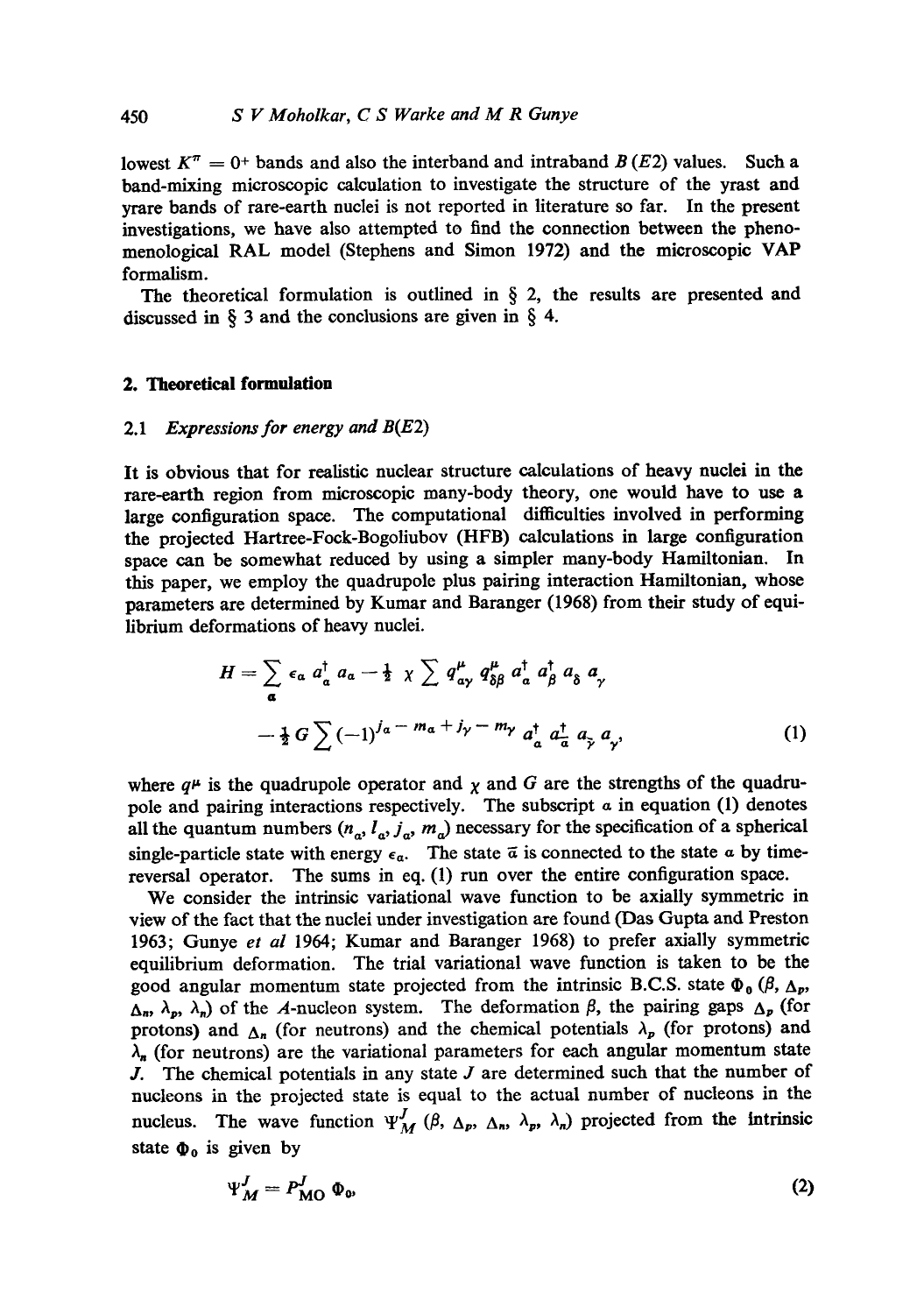where  $P_{\text{MO}}^{J}$  is the angular momentum projection operator.

The expectation value  $E^J$  of the Hamiltonian of equation (1) in the projected state  $J$  of equation (2) can be expressed (Warke and Gunye 1976) as

$$
E^{J}(\beta, \Delta_{p}, \Delta_{n}, \lambda_{p}, \lambda_{n}) = h^{J} | p^{J}, \qquad (3)
$$

where 
$$
h^J \equiv (J + \frac{1}{2}) \int_0^{\pi} d_{00}^J(\theta) \left[ \det W \right]^{1/2} X(\theta) \sin \theta \, d\theta, \tag{4}
$$

$$
X(\theta) = 2 \sum \epsilon_i \rho_{i+i+} - G \left( \sum \sigma_{i+i-} \right)^2 - \frac{1}{2} \chi \left( Q_{0+}^2 + 2 Q_{2+}^2 + 2 Q_{1-}^2 \right), \quad (5)
$$

and  $p^J$  is obtained from (4) by replacing  $X(\theta)$  by unity. The overlap matrix W in (4) and the generalised density matrices  $\rho$  and  $\sigma$  in (5) depend (Warke and Gunye 1976) on the transformation coefficients of deformed single particle orbits in terms of the spherical basis states, the rotation matrix  $d(\theta)$  and the occupation probabilities of the single particle orbits in the intrinsic state  $\Phi_0$ . The quantities  $Q_{\mu_{\pm}}$  in (5) are given by

$$
Q_{\mu_{\pm}} = \sum \left( q_{i \pm j_{+}}^{\mu} + q_{j_{+} i \pm}^{\mu} \right) \rho_{j + i_{\pm}}.
$$
 (6)

The subscript  $(+$  and  $-)$  in equations (5) and (6) indicates the states from two subsets that are connected by the time-reversal operator. The number of protons  $Z<sup>J</sup>$  and neutrons  $N<sup>J</sup>$  in the projected state with angular momentum J is obtained by evaluating the integral

$$
I^{J}(\beta, \Delta_{p}, \Delta_{n}, \lambda_{p}, \lambda_{n}) = (J + \frac{1}{2})(p^{J})^{-1} \int_{0}^{\pi} d_{00}^{J}(\theta) [\det W]^{1/2}
$$
  
 
$$
\times \Sigma \rho_{t+t+} \sin \theta d\theta.
$$
 (7)

The summation in equation (7) over proton (neutron) states gives the proton (neutron) number  $Z^J(N^J)$ . Finally, the expression for the  $B(E2; J_i \rightarrow J_f)$  value can also be easily derived and is given by

$$
B(E2; J_i \rightarrow J_f) = \frac{2J_f + 1}{2J_i + 1} (p^{J_i} p^{J_f})^{-1} [Q(J_i \rightarrow J_f)]^2,
$$
 (8)

where 
$$
Q(J_t \rightarrow J_f) = \sum_{\nu=0}^{2} (2-\delta_{\nu 0}) (J_t \nu, 2-\nu | J_f 0)
$$

$$
\times (J_t + \tfrac{1}{2}) \int_0^{\pi/2} d_{-\nu, 0}^{J_t}(\theta) (Q_{\nu+} + Q_{\nu-}) [\det W]^{1/2} \sin \theta d\theta. \qquad (9)
$$

Here  $(J_i\nu, 2-\nu|J_f\,0)$  is the Clebsch-Gordon coefficient and  $Q_{\nu\pm}$  is given by (6).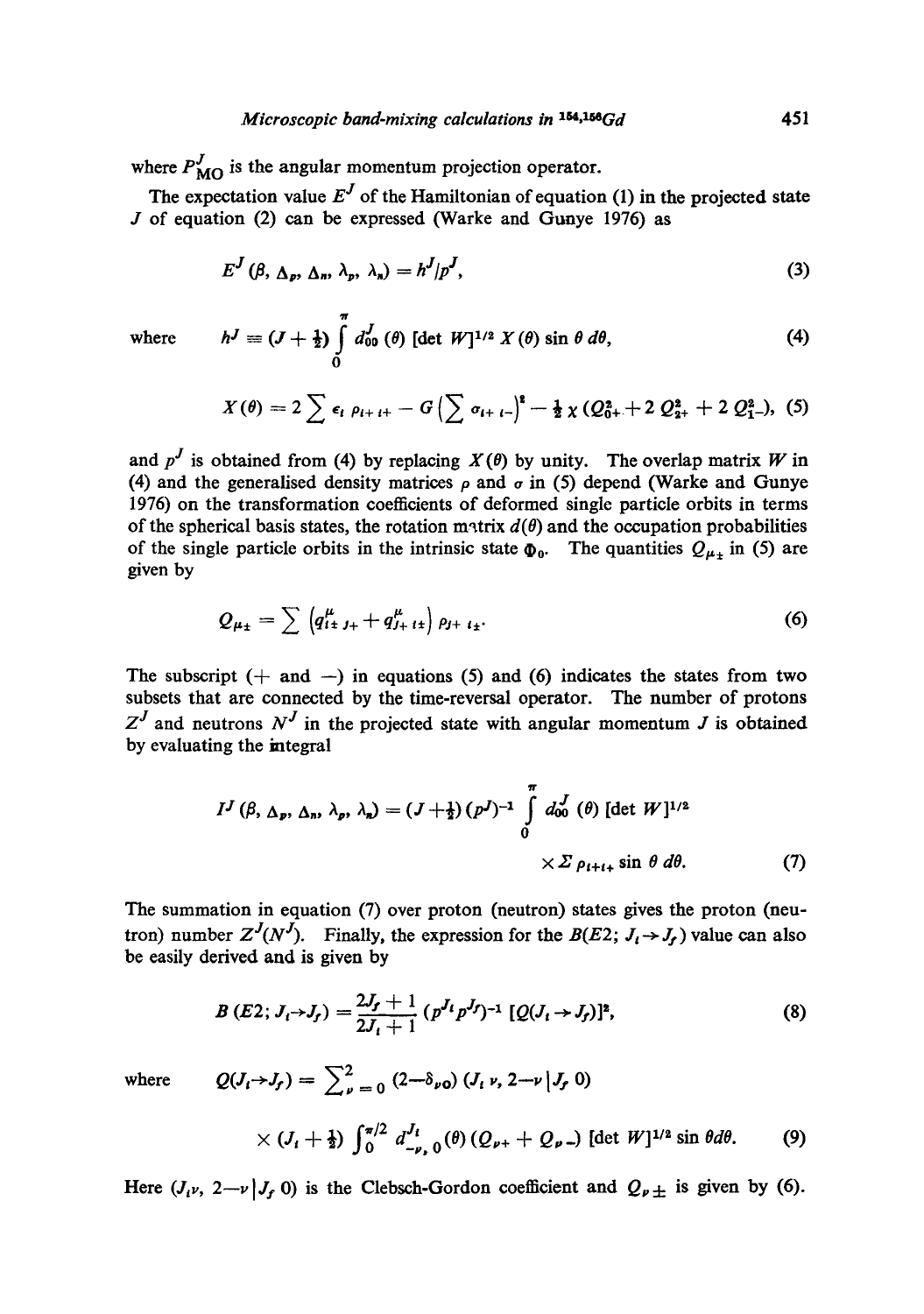## 452 *S V Moholkar, C S Warke and M R Gunye*

## 2.2 *Band-mixing formulation*

In the intrinsic wave functions of the ground band of the two nuclei  $154,156$ Gd under investigation, it is found that the last occupied proton orbital is energetically very close to the next excited proton orbital. These two near-degenerate single-particle deformed orbitals  $f$  and  $f'$  near the Fermi surface are used to construct the orthogonal intrinsic states  $\phi_0(f)$  and  $\phi_0(f')$  defined by

$$
\phi_0(f) = b_f^{\dagger} b_f^{\dagger} \phi_0(f'),
$$
  

$$
\phi_0(f') = b_{f'}^{\dagger} b_{f'}^{\dagger} \phi_0(f'),
$$
 (10)

where 
$$
\phi_0(f') = \prod_{i \atop \pm \pm \pm \pm} (u_i + v_i b_i^{\dagger} b_i^{\dagger}) \Big| 0 \Big\rangle.
$$

The intrinsic wave function is then taken to be

$$
\Phi_{\mathbf{0}} = A\phi_{\mathbf{0}}(f) + A'\phi_{\mathbf{0}}(f'),\tag{11}
$$

with  $A^2 + A'^2 = 1$ , so that  $\langle \Phi_0 | \Phi_0 \rangle = 1$ . The energy  $E^J$  in the projected state  $\psi_M^J = P_{M0}^J \Phi_0$  is given by

$$
E^{J} = \langle \psi^{J}_{M} | H | \psi^{J}_{M} \rangle / \langle \psi^{J}_{M} | \psi^{J}_{M} \rangle, \tag{12}
$$

and this can be evaluated in terms of the matrix elements

$$
p_{ff'}^J = \langle \phi_0(f) | P_{00}^J | \phi_0(f') \rangle,
$$
  

$$
h_{ff'}^J = \langle \phi_0(f) | HP_{00}^J | \phi_0(f') \rangle.
$$
 (13)

Minimising  $E^J$  with respect to the coefficients A and A', one obtains a quadratic equation

$$
(p_{ff}^J \ E^J - h_{ff}^J) \ (p_{f'f'}^J \ E^J - h_{f'f'}^J) - (p_{ff'}^J \ E^J - h_{ff'}^J)^2 = 0, \tag{14}
$$

to determine  $E^J$ . The lower of the two values of  $E^J$  is associated with the ytast band and the higher with the yrare band. The band-mixing coefficient  $B<sup>J</sup>$  for the state  $J$  is given by

$$
B^{J} \equiv \left(\frac{A^{\prime J}}{A^{J}}\right) = -\left(\frac{h_{f}^{J} - E^{J} p_{f}^{J}}{h_{f'}^{J} - E^{J} p_{f'}^{J}}\right).
$$
\n(15)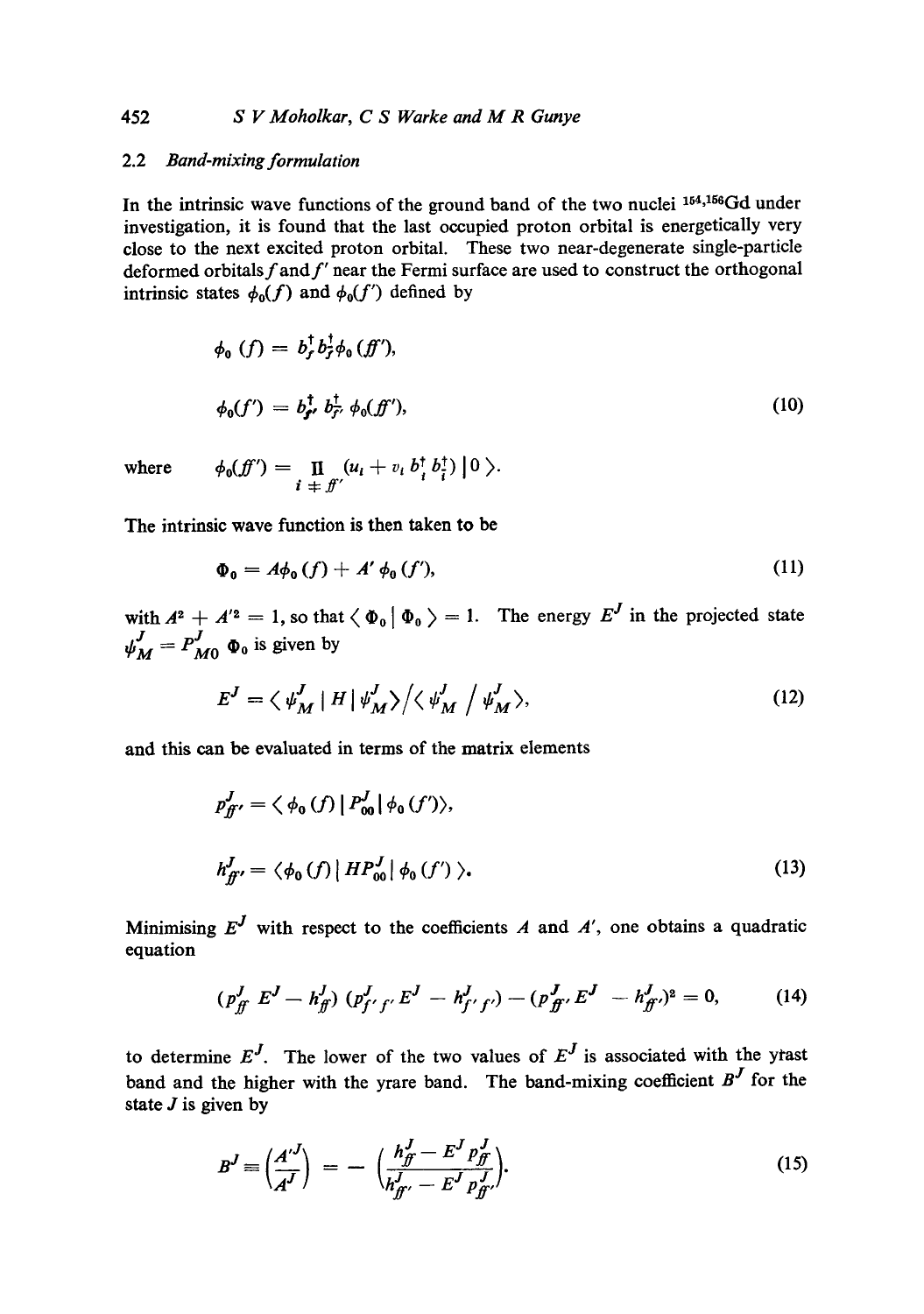It is clear that the two states of same  $J$  in the yrast and yrare bands have different  $B<sup>J</sup>$  as their energies are different. The intrinsic states of the levels in the yrast and yrare bands are characterised by their band-mixing ratios. The wave functions  $\Psi_{\mathcal{M}}^J$ are then used to evaluate the interband and intra-band  $B(E2)$  values.

#### 2.3 *Renormalisation procedure*

The parameters  $\chi$  and G of the Hamiltonian in equation (1) employed in the present calculations are determined from the consideration of the intrinsic states of the deformed nuclei in the region of interest. The values of these parameters are estimated (Kumar and Baranger 1968) by considering the configuration space of two major shells ( $N = 4$ , 5) for protons and ( $N = 5$ , 6) for neutrons and assuming an inert core with 40 protons and 70 neutrons. The assumption of inert core necessitates the modification of the nucleon charges and the excitation energies obtained by using projected states. The simplest way to incorporate the effect of the neglected core on the projected energies is by renormalising the calculated energy spectra. We achieve it by introducing a parameter, namely the moment of inertia  $I_{core}$  of the core. We assume that the moment of inertia of the nucleus in state  $J$  is the sum of the moment of inertia  $I_{\text{core}}$  of the core and the moment of inertia  $I_{\text{calc}}^J$  of the outer nucleons. It is reasonable to assume that the core moment of inertia is independent of J for atleast a set of states. The moment of inertia  $I_{\text{calc}}^J$  of the outer nucleons, however, depends on  $J$ , as deduced from the computed energies,  $E_{\text{calc}}^J$ . Thus

$$
E_{\text{calc}}^J = \frac{\hbar^2}{2I_{\text{calc}}^J} \cdot J(J+1). \tag{16}
$$

The corrected or normalised energy is then given by

$$
E_{\text{norm}}^{J} = \frac{\hbar^2 J(J+1)}{2(I_{\text{core}} + I_{\text{calc}}^{J})}.
$$
 (17)

A few remarks about the choice of the parameter  $I_{\text{core}}$  are in order. This parameter is introduced to take into account the effect of the neglected core on the energy spectra calculated by using only the valence nucleons. This parameter will depend on the core-nucleons as well as on the valence nucleons and their deformed orbits. The  $I_{\text{core}}$  value can thus be different for different nuclei. Furthermore, it can be different, for different (yrast and yrare) bands within a nucleus, since the intrinsic structure of the two bands is different. Also, the  $I_{core}$  value can be different for low- $J$ and high-J states within a band of a nucleus because the deformed orbits occupied by the valence nucleons near the Fermi surface can be different for the two sets of states. It is found, in general, that any value of  $I_{\rm core}$  within a small range of  $\pm 1\hbar^2/\rm{MeV}$ can reproduce the experimental energy spectrum reasonably well. We have used suitable  $I_{\text{core}}$  values to obtain an overall good agreement with the states of two bands in 154,156Gd under consideration,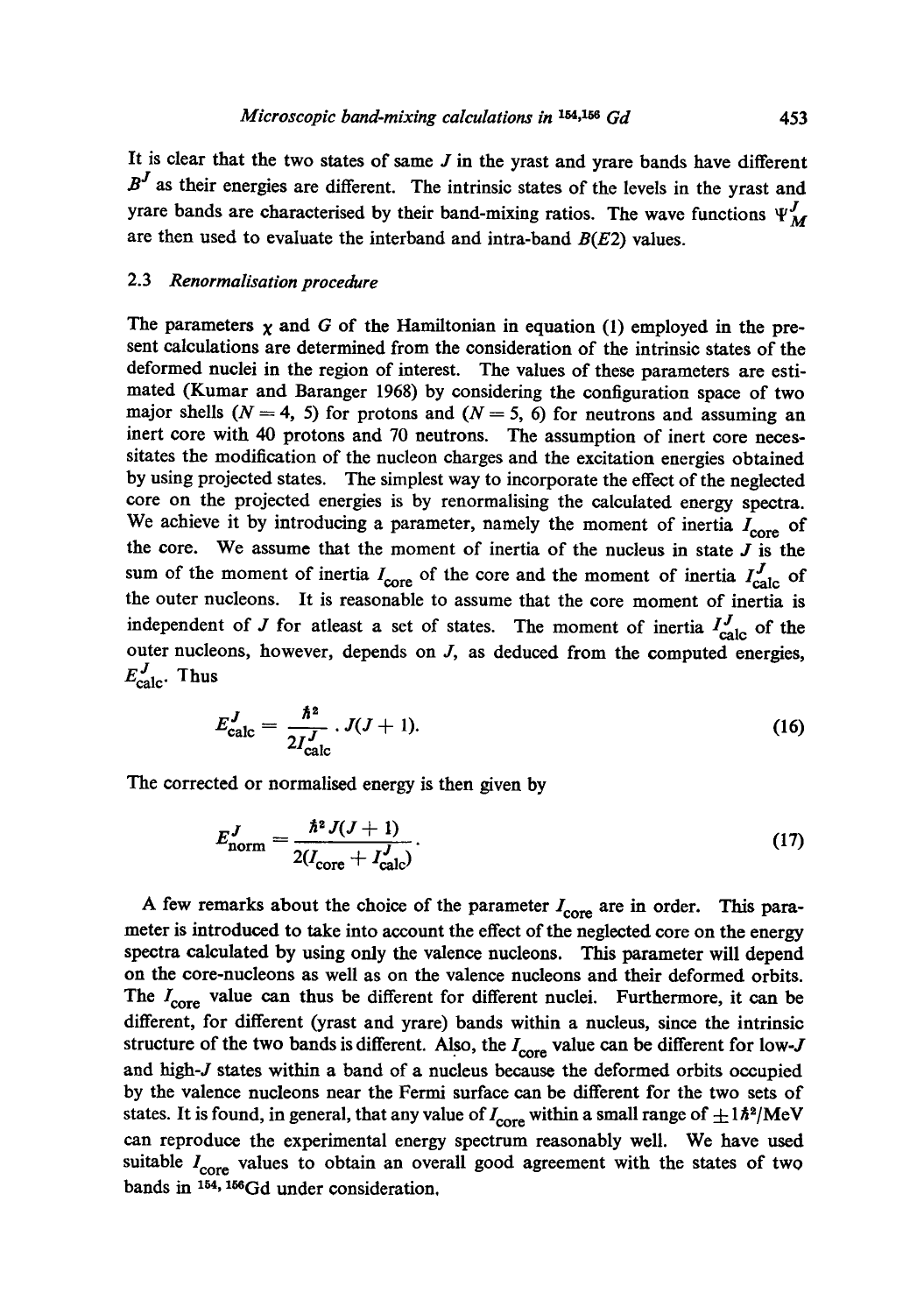#### 454 *S V Moholkar, C S Warke and M R Gunye*

The static quadrupole moments  $Q(J)$  and the  $B(E2; J+2 \rightarrow J)$  values are computed by ascribing the effective charges  $e_p = (1 + 1.5 Z/A)e$  to the protons and  $e_n = (1.5 Z/A)e$ to the neutrons to simulate the configuration truncation and core polarisation effects (Kumar and Baranger 1968). The intrinsic quadrupole moment  $Q_0$  is extracted from the calculated  $Q(J)$  and  $B(E2; J+2 \rightarrow J)$  values by employing the following relations

$$
Q_0(Q) = -\left(\frac{2J+3}{J}\right) Q\left(J\right),\tag{18}
$$

$$
Q_0(E2) = \left[\frac{32\pi}{15}\frac{(2J+3)(2J+5)}{(J+1)(J+2)}B(E2; J+2\rightarrow J)\right]^{1/2}.
$$
 (19)

#### **3. Results and discussion**

We first study the ground band with zero quasi-particles *(qp).* For each angular momentum J, the parameters  $\beta$ ,  $\Delta_p$ ,  $\Delta_n$ ,  $\lambda_p$  and  $\lambda_n$  are determined by minimising the projected energy and conserving the nucleon numbers. The numbers  $Z^J$  and  $N^J$ computed from equation (7) are very sensitively dependent on  $\lambda_p$  and  $\lambda_n$ . Consequently, it is necessary to incorporate very fine variations in  $\lambda_p$  and  $\lambda_n$  in the variational procedure to obtain the correct number in each state  $J$ . In the calculations reported in this paper, we have achieved an accuracy upto the fourth decimal place in the numbers computed in each state. This procedure of energy minimisation and number conservation determines the nature of the intrinsic state for each angular momentum J. It is found that two positive parity proton orbitals just at the Fermi surface are almost equally occupied in the zero *q p* intrinsic state in both the nuclei 154, 156Gd under investigation here. These two proton orbitals are nearly degenerate in energy with the difference of  $\sim 0.05$  MeV in energy. Moreover, the near-degeneracy of these two orbitals near the proton Fermi surface persists for all J values, though  $\beta$ ,  $\Delta_p$  and  $\Delta_n$  change. These proton orbitals characterised by  $\Omega = \pm 5/2$  with largest amplitude ( $\sim$  96%) of *Og<sub>7/2</sub>* and  $\Omega = \pm 3/2$  with largest amplitude ( $\sim 87\%$ ) of  $1d_{5/2}$  are employed in constructing the states  $\phi_0$  (f) and  $\phi_0(f')$  in the present calculations. This choice of the two-proton orbitals in our calculations does not automatically mean that the observed features in the energy spectra of <sup>154,156</sup>Gd are attributed to these proton quasiparticles. These orbitals merely define two bands which are admixed in the band-mixing formulation to obtain the yrast and yrare states by using (11), (14) and (15). The nuclear states with lower energy  $E^J$  (in (14)) constitute the yrast band whereas those with higher energy  $E^J$ form the yrare band. It should be pointed out here that the neutron pair in  $i_{13/2}$  orbit also plays an important role in the present calculations performed in the framework of VAP formalism. The neutron occupancies vary with deformation  $\beta$  which changes gradually with  $J$ . It is found in  $154Gd$  that the intrinsic states for  $J < 8$  are characterised by only one pair of neutrons in  $i_{13/2}$  orbit with  $\Omega = \pm 1/2$ , whereas the intrinsic states for  $J \ge 8$  have two pairs of neutrons in  $i_{1/32}$  orbit with  $\Omega = \pm 1/2$  and  $\Omega = \pm 3/2$  substates. The occupation changes from the  $h_{11/2}$ neutron state with  $\Omega = 11/2$  for  $J < 8$  to the  $i_{13/2}$  neutron state with  $\Omega = 3/2$  for  $J\geqslant 8.$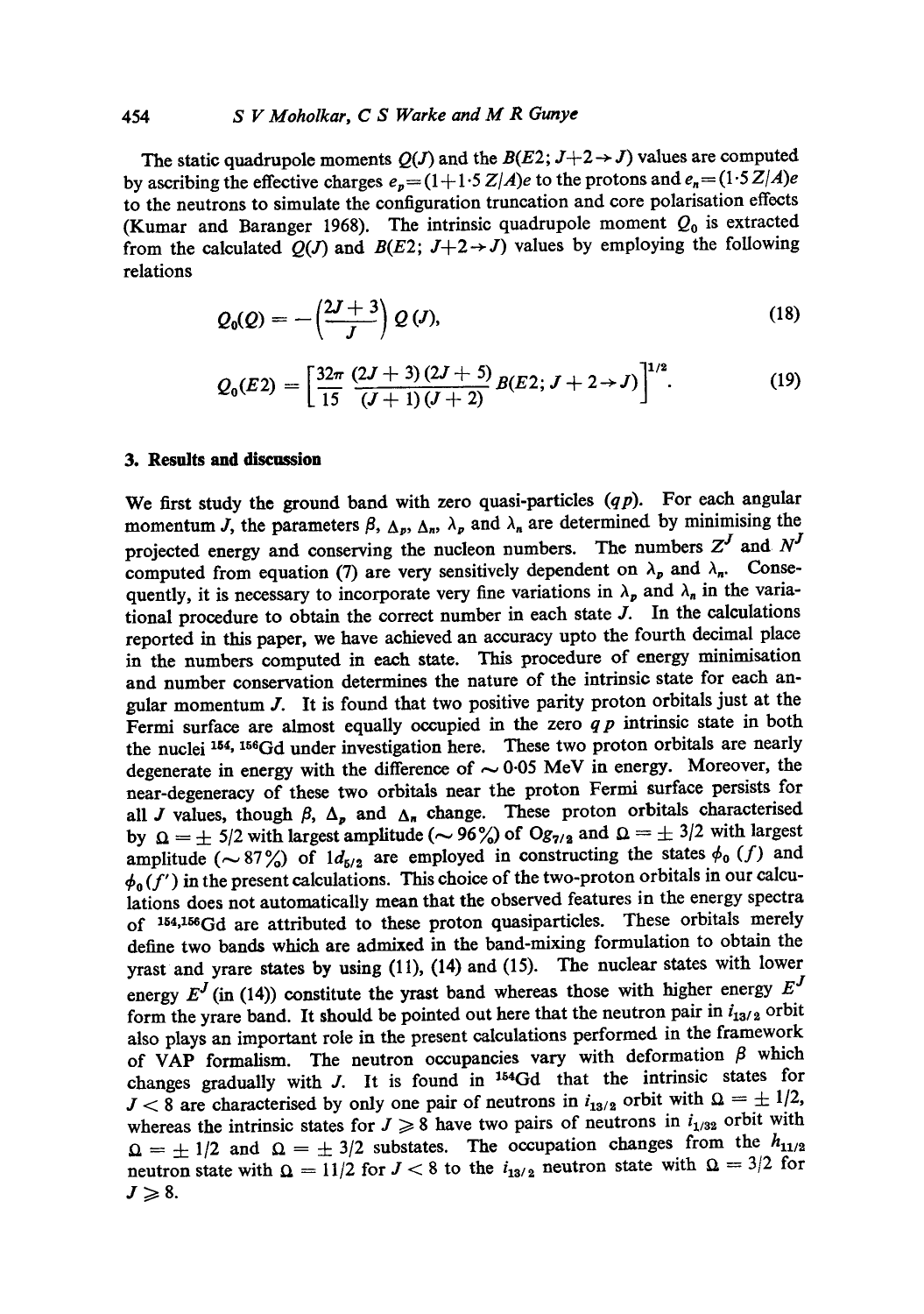The relationship of the present VAP method with the phenomenological RAL model (Stephens and Simon 1972) can now be explored by considering two bands  $g_1$  and  $g_2$  obtained from the intrinsic states of the nucleus. The  $g_1$  band is constructed on the intrinsic state corresponding to  $J=0^+$  state and  $g_2$  band is constructed from the intrinsic state corresponding to  $J = 12^{+}$  state in <sup>154</sup>Gd. The projected spectra of these two bands  $g_1$  and  $g_2$  in <sup>154</sup>Gd are shown in table 1. It is found that the two bands cross and the energies  $E^{J}(g_1)$  for  $J < 10$  and  $E^{J}(g_2)$  for  $J \geq 10$ are very close to those obtained from the ground band. Thus the ground band states with  $J < 10$  correspond to  $g_1$  band whereas the ground band states with  $J \geqslant 10$  correspond to  $g<sub>2</sub>$  band characterised by the occupancy of an extra pair of neutron in  $i_{13/2}$  orbit with  $\Omega = 3/2$ . To investigate the alignment effect, we have calculated the J-content  $p^J$  in the  $g_1$  and  $g_2$  bands. The results in table 1 indicate that  $p^J$  for states with  $J < 10$  ( $J \ge 10$ ) is substantially larger in  $g_1$  ( $g_2$ ) band than in  $g_2^{\prime}$  ( $g_1$ ) band. Thus the alignment of a pair of neutrons in  $i_{13/2}$  orbit as in  $g_2$  band gives rise to the yrast states with  $J \ge 10$  in <sup>154</sup>Gd. Our calculations in <sup>156</sup>Gd, however, do not indicate such an effect.

The energy spectra obtained from the bands built on  $\phi_0$  (f) and  $\phi_0$  (f') of (10) are found to be nearly degenerate, indicating the need for the band-mixing formulation. The two bands are mixed using the band-mixing formulation of (14) and (15). The results of the band-mixing calculations in  $154Gd$  and  $156Gd$  are discussed below.

### *3.1 laGd*

The results of the band-mixing calculations in <sup>154</sup>Gd are shown in tables 2 and 3. The calculated renormalised energy  $E_{\text{norm}}$  and the experimental energy  $E_{\text{exp}}$  for each angular momentum state J in both the bands of  $^{154}Gd$  are displayed in table 2. The values of the variational parameters  $\beta$ ,  $\Delta_p$ , and  $\Delta_n$  corresponding to the minimum in energy of each state are also shown in table 2. It is seen from table 2 that the

|                         | ground band |          | $g_1$ band        |          | $g_2$ band |       |
|-------------------------|-------------|----------|-------------------|----------|------------|-------|
| J                       | $E^J$       | $p^{J}$  | $\bm{E}^{\bm{J}}$ | $p^J$    | $E^J$      | $p^J$ |
| $\bf{0}$                | $0 - 00$    | 0.04     | 0.00              | 0.04     | 1.52       | 0.01  |
| $\overline{2}$          | 0.28        | 0.16     | 0.27              | $0 - 16$ | 1.58       | 0.07  |
| $\overline{\mathbf{4}}$ | 0.85        | 0.22     | 0.92              | 0.22     | 1.72       | 0.11  |
| 6                       | 1.47        | 0.21     | 1.77              | 0.21     | $1 - 95$   | 0.14  |
| 8                       | $2 - 07$    | 0.15     | 2.67              | 0.16     | 2.25       | 0.15  |
| 10                      | 2.62        | 0.14     | 3.60              | 0.10     | 2.63       | 0.14  |
| 12                      | $3-10$      | $0 - 12$ | 4.91              | 0.05     | 2.90       | 0.12  |
| 14                      | 3.63        | 0.09     | 7.25              | 0.02     | 3.64       | 0.09  |
| 16                      | 4.24        | 0.07     | $11 - 05$         | $0 - 01$ | 4.25       | 0.07  |
| 18                      | 4.92        | 0.04     | $11 - 67$         | 0.01     | 4.94       | 0.04  |

Table 1. The calculated energies (in MeV)  $E^J$  and the J-contents  $p^J$  are tabulated for each angular momentum state J in the ground,  $g_1$  and  $g_2$  bands for <sup>164</sup>Gd. These energies are not renormalised.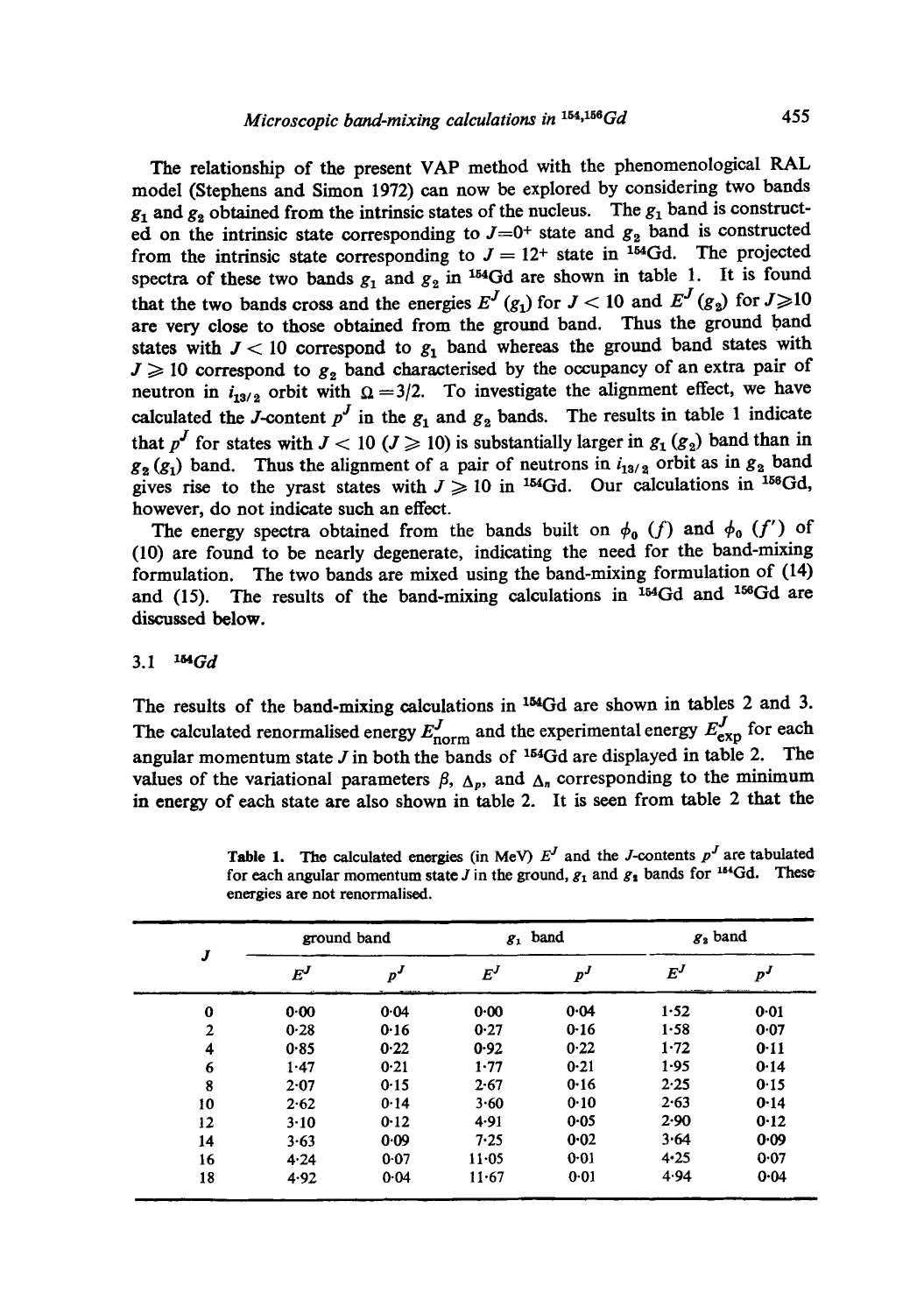| J              |      | $\Delta p$<br>(MeV) | $\Delta_n$<br>(MeV) | yrast band               |                | yrare band               |                    |
|----------------|------|---------------------|---------------------|--------------------------|----------------|--------------------------|--------------------|
|                | β    |                     |                     | $E^{J\dagger}_{\rm exp}$ | $E^J$<br>'norm | $E_{\rm exp}^{J\dagger}$ | $E^{J}_{\rm norm}$ |
| $\bf{0}$       | 0.26 | $1-10$              | 0.89                | 0.00                     | 0.00           | 0.68                     | 0.74               |
| $\overline{2}$ | 0.26 | $1 - 10$            | 0.89                | 0.12                     | 0.12           | 0.82                     | 0.85               |
| 4              | 0.28 | 1.05                | 0.84                | 0.37                     | 0.39           | 1.05                     | 1.09               |
| 6              | 0.32 | 1.03                | 0.80                | 0.72                     | 0.78           | 1.37                     | 1.33               |
| 8              | 0.35 | 0.96                | 0.55                | 1.14                     | 1.22           | 1.76                     | 1.75               |
| 10             | 0.35 | 0.91                | 0.32                | 1.64                     | 1.67           | $2 - 20$                 | 2.20               |
| 12             | 0.35 | 0.89                | 0.00                | 2.19                     | 2.25           | 2.62                     | 2.61               |
| 14             | 0.35 | 0.82                | 0.00                | 2.78                     | 2.88           | $3 - 03$                 | 3.04               |
| 16             | 0.35 | 0.82                | $0 - 00$            | 3.40                     | 3.37           | 3.49                     | 3.51               |
| 18             | 0.35 | 0.73                | 0.00                | 4.02                     | 3.92           | 4.08                     | $4 - 08$           |

Table 2. The calculated and experimental energies (in MeV)  $E_{\text{norm}}^{J}$  and  $E_{\text{norm}}^{J}$  are tabulated for each angular momentum state J in the two bands of  $^{164}Gd$ . The deformation parameter  $\beta$ , the proton pairing gap  $\Delta_p$  and the neutron pairing gap  $\Delta_n$  are shown in columns 2, 3 and 4 respectively.

tSayer *et al* (1975)

**Table 3.** The calculated and the experimental  $B(E2; J \rightarrow J-2)$  values for the yrast band and the ratios  $B(E2; J' \rightarrow J-2)/B(E2; J' \rightarrow J'-2)$  for the cross-band transitions are tabulated for <sup>164</sup>Gd. The primed and unprimed values of *J* correspond to the yrare and yrast states respectively. The last line gives the ratio  $B(E2; 18 \rightarrow 16')/B(E2; 18 \rightarrow 16)$ .

| J.           |       | $B(E2; J \rightarrow J-2)e^{2}b^{2}$ | $B(E2; J' \rightarrow J'-2)$<br>$\overline{B(E2;J'+J'-2)}$ |                       |  |
|--------------|-------|--------------------------------------|------------------------------------------------------------|-----------------------|--|
|              | Calc. | $Expt.$ <sup>†</sup>                 | Calc.                                                      | Expt. <sup>††</sup>   |  |
| $\mathbf{2}$ | 0.72  | 0.78                                 | $2.4 \times 10^{-4}$                                       | $2.5 \times 10^{-3}$  |  |
| 4            | 1.07  | $1 - 18$                             | $7.2 \times 10^{-4}$                                       | $8.0 \times 10^{-3}$  |  |
| 6            | 1.15  | $1 - 38$                             | $2.0 \times 10^{-4}$                                       | $1.5 \times 10^{-3}$  |  |
| 8            | 1.66  | 1.53                                 | $1.0 \times 10^{-3}$                                       | $3 \times 10^{-3}$    |  |
| 10           | 1.74  | 1.73                                 | $1.2 \times 10^{-3}$                                       | $0.73 \times 10^{-3}$ |  |
| 12           | 1.86  |                                      | $3.4 \times 10^{-4}$                                       | $6.3 \times 10^{-4}$  |  |
| 14           | 1.91  | $\overline{\phantom{0}}$             | $1.5 \times 10^{-3}$                                       | $< 3 \times 10^{-3}$  |  |
| 16           | 1.88  |                                      | $1.5 \times 10^{-2}$                                       | $3.6 \times 10^{-3}$  |  |
| 18           |       |                                      | $2 - 4$                                                    | 1.35                  |  |
| 18           |       |                                      | 2.7                                                        | 1.66                  |  |

tWard *et a11975* 

ttKhoo *et al* 1973

deformation  $\beta$  goes on gradually increasing from 0.26 to 0.35 as angular momentum J increases from 0 to 8 and then remains constant for all the states with  $J \ge 8$ . The pairing gap  $\Delta_p$  for protons decreases slowly with increasing J from the value 1.10 MeV for  $J=0$  to the value 0.73 MeV for  $J=18$ . The neutron pairing gap  $\Delta_n$  first decreases gradually from the value 0.89 MeV for  $J=0$  to 0.80 MeV for  $J=6$  and then starts decreasing drastically. The neutron pairing gap vanishes at  $J=12$  and remains zero for all the higher angular momentum states with  $J \geq 12$ . The calculated energies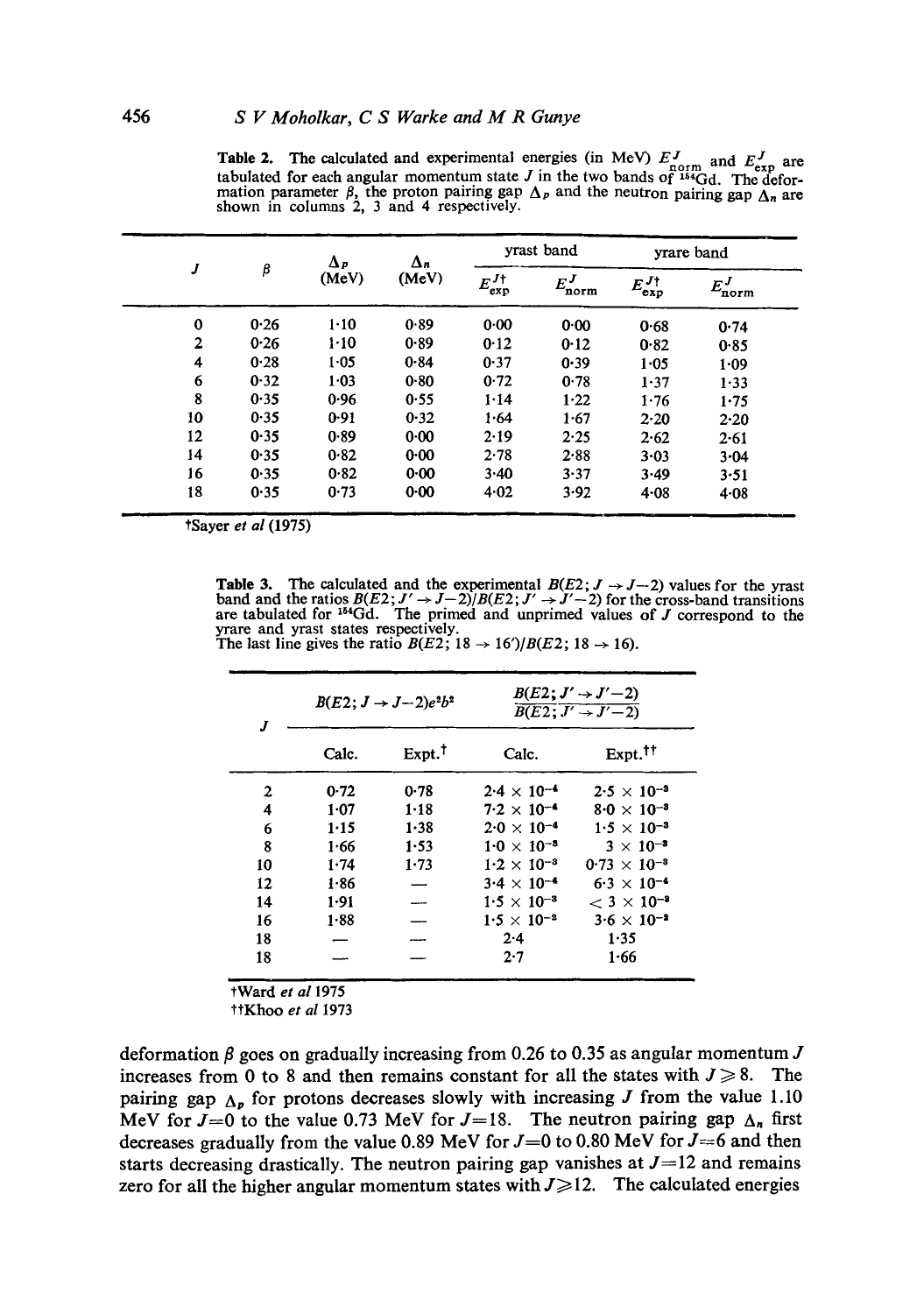of the yrast band states are renormalised as discussed in  $\S$  2.3 by using the value  $I_{\text{core}} = 13 \hbar^2/\text{MeV}$  for  $J \leq 12$  and  $I_{\text{core}} = 8 \hbar^2/\text{MeV}$  for  $J > 12$ . The relative energy separations in the yrare band are not renormalised. However, the calculated energy of the  $0$ <sup>+</sup> state of the yrare band is renormalised by employing the same value  $I_{\text{core}} = 13 \hbar^2/\text{MeV}$  as in the case of yrast band and the value of  $I_{\text{calc}}^J$  corresponding to the energetically close state  $(J^{\pi} = 6^{+})$  in the yrast band. It is seen from the results in table 2 that the renormalised energies of all the states in the yrast and yrare bands are in good agreement with the corresponding experimental energies (Khoo *et al* 1973). This agreement is obtained with essentially two values of the parameter  $I_{\text{core}}$ . Different values for the two sets of states in <sup>154</sup>Gd can be understood in view of the discussion in § 2.3.

The energies  $E_{\text{norm}}^J$  are plotted as function of  $J(J + 1)$  in figure 1. It can be seen from figure 1 that, the energies of the states with  $J = 14'$ , 16' and 18 lie on a straight line, which intersects the straigkt line passing through the energies of states with  $J = 14$ , 16 and 18'. The primed and unprimed states belong to yrare and yrast bands respectively. The intersection point of these two straight lines is between  $J = 16$  and  $J = 18$  in agreement with the experimental observation (Khoo *et al* 1973). The present band-mixing calculations show that the structure of  $J = 18'$  state is similar to that of  $J = 14$  and 16 states and the structure of  $J = 18$  state is similar to that of  $J = 14'$  and 16' states. The structure of the band-mixed wave functions for the yrast and yrare states is described by the sign of the band-mixing coefficient  $B<sup>J</sup>$  of equation (15). The sign of this bandmixing coefficient is opposite for the state with same J in yrast and yrare band. Our calculations yield the same sign of the band-mixing coefficients for all the yrast



Figure 1. Energy levels  $E<sup>J</sup>$  of the yrast and yrare bands are plotted against  $J(J+1)$ .<br>The primed and unprimed J values correspond to the yrare and yrast states respectively,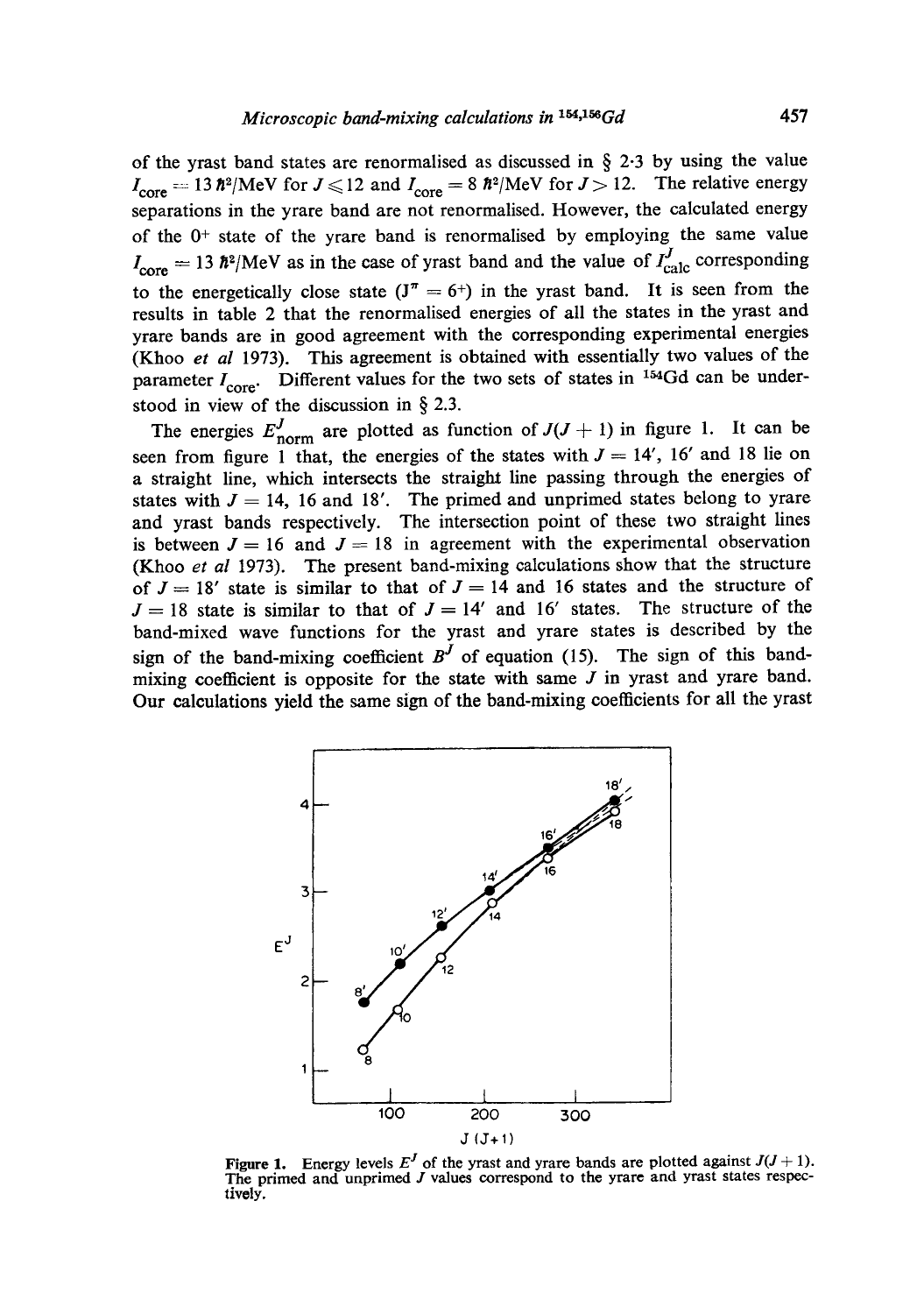states from  $J=0'$  to  $J=16$  and for the yrare state  $J=18'$ . The sign of the band-mixing coetficient is also found to be the same for all the yrare states from  $J' = 0'$  to  $J' = 16'$  and the yrast state  $J = 18$ . This clearly indicates that the structure of  $J' = 18'$  state is similar to that of the states with  $J = 0$  to 16 whereas the structure of  $J = 18$  state is similar to those with  $J' = 0'$  to  $J' = 16'$ . Thus the present microscopic calculations explain the observed (Khoo *et al* 1973) band-crossing between  $J = 16$  and  $J = 18$ .

The calculated quadrupole moment  $Q(J)$  and the intrinsic quadrupole moment  $Q_0$  (Q) and  $Q_0$  (E 2) extracted from (18) and (19) are shown in table 4. It is seen from table 4 that the values  $Q_0(Q)$  and  $Q_0(E_2)$  increase with J to reach the value corresponding to that of a rigid rotator.

The interband and intraband  $B(E 2)$  values are calculated using the effective charges employed by Kumar and Baranger (1968). The calculated and the experimental  $B(E_2)$  values for the intraband and interband  $E_2$  transitions are tabulated in table 3. It is seen from table 3 that the calculated intraband  $B(E 2)$  values are in good agreement with the corresponding experimental values (Ward *et al* 1975). The calculated values of the ratio  $B(E\ 2; J' \rightarrow J - 2)/B(E\ 2;$  $J' \rightarrow J' - 2$ ) for the interband and intraband E 2 transitions are in good agreement with experimental values (Khoo *et al 1973)* except  $J \le 6$ . The observed (Khoo et al 1973) characteristic feature of sudden increase in the value of this ratio at  $J' = 18'$  is correctly reproduced by our calculations. Moreover our calculations also give nearly the same value for the ratios B [E 2; 18  $\rightarrow$  16']/B [E 2; 18  $\rightarrow$  16] and B (E 2; 18'  $\rightarrow$  16)/B [E 2; 18'  $\rightarrow$  16'] as is experimentally observed (Khoo *et al* 1973). This near equality of the two ratios also suggests the band-crossing between  $J= 16$  and  $J= 18$ .

Finally, the yrare band shows a backbending at  $J=12$  whereas the yrast band exhibits the same phenomenon at  $J=16$  (Khoo *et al 1973)*. The calculated energies shown in table 2 also indicate backbending in the yrast band at  $J=14$  and in the yrare band at  $J=10$  as can be seen from successive energy differences. The sudden vanishing of  $\Delta_n$  at  $J=12$  may be partly responsible for the observed backbending in <sup>154</sup>Gd. The sudden change in the occupation of  $i_{13/2}$  neutron orbitals in the intrinsic states

|                  |         | 154Gd    |           | $156$ Gd |          |           |  |
|------------------|---------|----------|-----------|----------|----------|-----------|--|
| $\boldsymbol{J}$ | $-Q(J)$ | $Q_0(Q)$ | $Q_0(E2)$ | $-Q(J)$  | $Q_0(Q)$ | $Q_0(E2)$ |  |
| 2                | 1.72    | 6.03     | 6.02      | 1.94     | 6.80     | 6.36      |  |
| 4                | 2.31    | 6.36     | 6.14      | 2.69     | $7-40$   | $6 - 62$  |  |
| 6                | 2.79    | 6.97     | 6.06      | 2.96     | 7.73     | 6.74      |  |
| 8                | 3.12    | 7.41     | 6.71      | 3.25     | 7.75     | $6 - 85$  |  |
| 10               | 3.25    | 7.49     | 7.19      | 3.37     | 7.75     | 6.83      |  |
| 12               | 3.35    | 7.54     | 7.37      | 3.44     | 7.78     | 7.71      |  |
| 14               | 3.41    | 7.56     | 7.63      | 3.52     | 7.76     | 7.76      |  |
| 16               | 3.45    | 7.55     | $7 - 83$  |          |          |           |  |
| 18               | 3.47    | 7.51     |           |          |          |           |  |

Table 4. The calculated static quadrupole moment *Q(J)* and the intrinsic quadrupole moments  $Q_0(Q)$  and  $Q_0(E2)$  extracted from the computed  $Q(J)$  and  $B(E2)$  values respectively, for the yrast bands of  $154$ ,  $159$ Gd are tabulated. The tabulated quantities are in units of eb.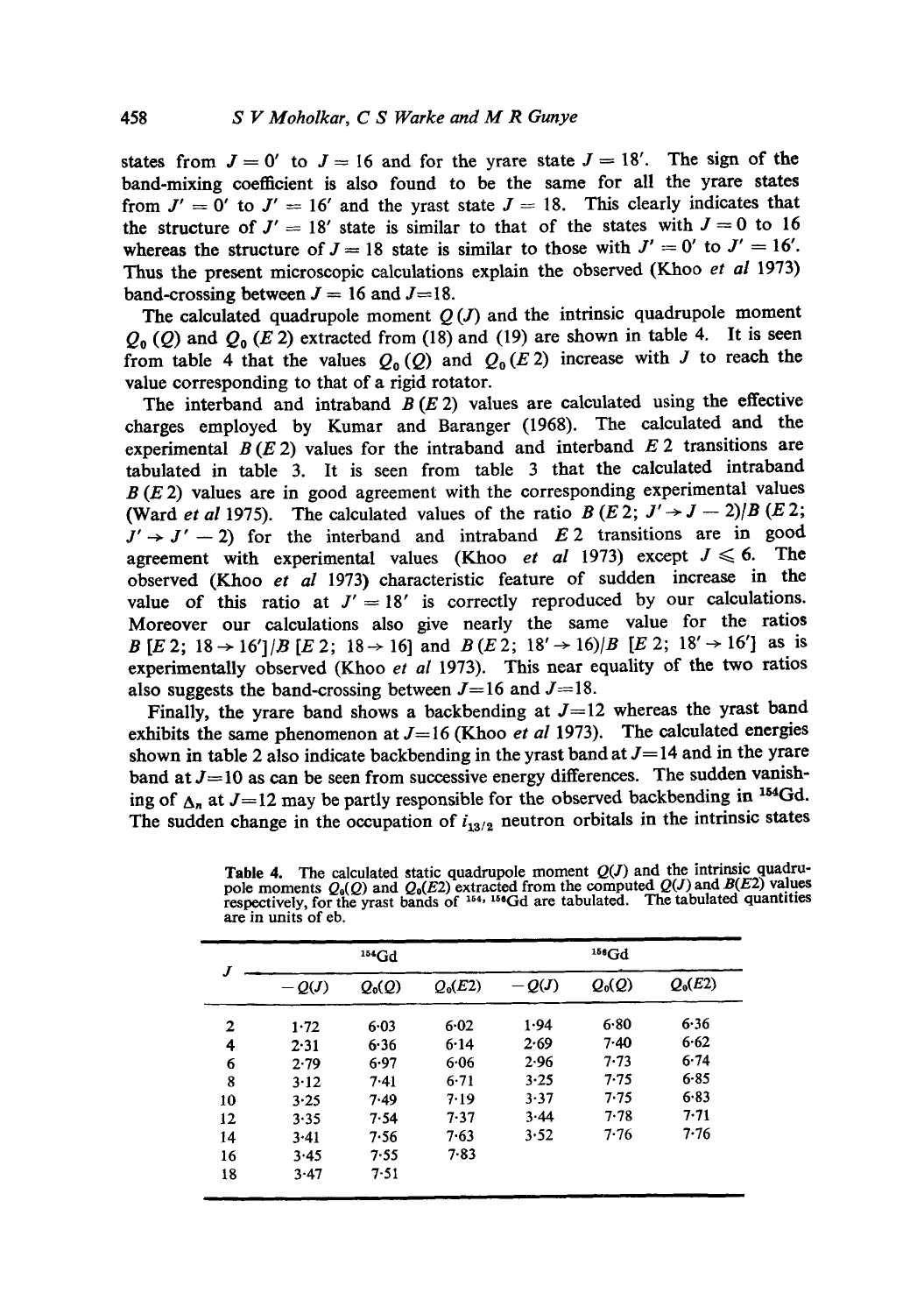for high spin states also plays an important role in backbending. The present microscopic calculations show clearly that the alignment of a pair of neutrons in  $i_{13/2}$  orbit with  $\Omega = 3/2$  gives rise to the high spin states with  $J \ge 10$ . The change in occupation probability along with the alignment effect in  $i_{13/2}$  neutron orbitals results in backbending observed in <sup>154</sup>Gd. This conclusion can be corroborated by the fact that such an effect is found to be absent in <sup>156</sup>Gd which does not manifest backbending.

## 3.2 *aSaGd*

The results of the band-mixing calculations in <sup>156</sup>Gd are shown in tables 5 and 6. The calculated renormalised energy  $E_{\text{norm}}^J$  and the experimental energy  $E_{\text{exp}}^J$  for each angular momentum state  $J$  in both the bands in <sup>156</sup>Gd are displayed in table 5. The values of the variational parameters  $\beta$ ,  $\Delta_p$  and  $\Delta_n$  corresponding to the minimum in energy of each state are also shown in table 5. It is seen from table 5 that the defor-

Table 5. The calculated and experimental energies (in MeV)  $E_{\text{norm}}$  and  $E_{\text{exp}}$  are tabulated for each angular momentum state  $J$  in the two bands of  $^{156}$ Gd. The deformation parameter  $\beta$ , the proton pairing gap  $\Delta_p$  and the neutron pairing gap  $\Delta_n$ are shown in columns 2, 3 and 4 respectively.

|                    |      |       | $\Delta n$<br>Δр<br>(MeV) | yrast band                  |                  | yrare band               |                  |
|--------------------|------|-------|---------------------------|-----------------------------|------------------|--------------------------|------------------|
| J                  | β    | (MeV) |                           | $E_{\text{exp}}^{J\dagger}$ | $E_{\rm norm}^J$ | $E^{J\dagger}_{\rm exp}$ | $E_{\rm norm}^J$ |
| $\bf{0}$           | 0.30 | 1.05  | 0.90                      | 0.00                        | 0.00             | $1 - 05$                 | 1.04             |
| $\mathbf{2}$       | 0.30 | 1.05  | 0.90                      | 0.09                        | 0.09             | $1 - 13$                 | 1.14             |
| $\overline{\bf 4}$ | 0.34 | 0.96  | 0.81                      | 0.29                        | 0.32             | 1.30                     | $1 - 30$         |
| 6                  | 0.34 | 0.96  | 0.81                      | 0.59                        | 0.62             |                          | 1.56             |
| 8                  | 0.36 | 0.82  | 0.56                      | 0.97                        | 1.02             |                          | 2.05             |
| 10                 | 0.36 | 0.78  | 0.52                      | 1.42                        | 1.43             |                          | 2.52             |
| 12                 | 0.36 | 0.78  | 0.52                      | 1.92                        | 1.88             |                          | 3.06             |
| 14                 | 0.36 | 0.78  | 0.29                      | 2.47                        | 2.38             |                          | 3.70             |
| 16                 | 0.36 | 0.78  | $0 - 00$                  | 3.06                        | 2.94             |                          | $4 - 40$         |

tSayer *et al* (1975)

Table 6. The calculated and experimental  $B(E2; J \rightarrow J-2)$  values for the yrast band in  $^{156}$ Gd are tabulated.

| $\boldsymbol{I}$ | $B(E2; J \rightarrow J-2) e^{2}b^{2}$ |          |  |  |  |
|------------------|---------------------------------------|----------|--|--|--|
|                  | Expt. <sup>†</sup>                    | Calc.    |  |  |  |
| $\mathbf{2}$     | 0.92                                  | 0.92     |  |  |  |
| 4                | $1 - 29$                              | 1.44     |  |  |  |
| 6                | 1.47                                  | 1.66     |  |  |  |
| 8                | 1.57                                  | $1 - 83$ |  |  |  |
| 10               | 1.59                                  | 1.94     |  |  |  |
|                  |                                       |          |  |  |  |

tSie *et al* (1977)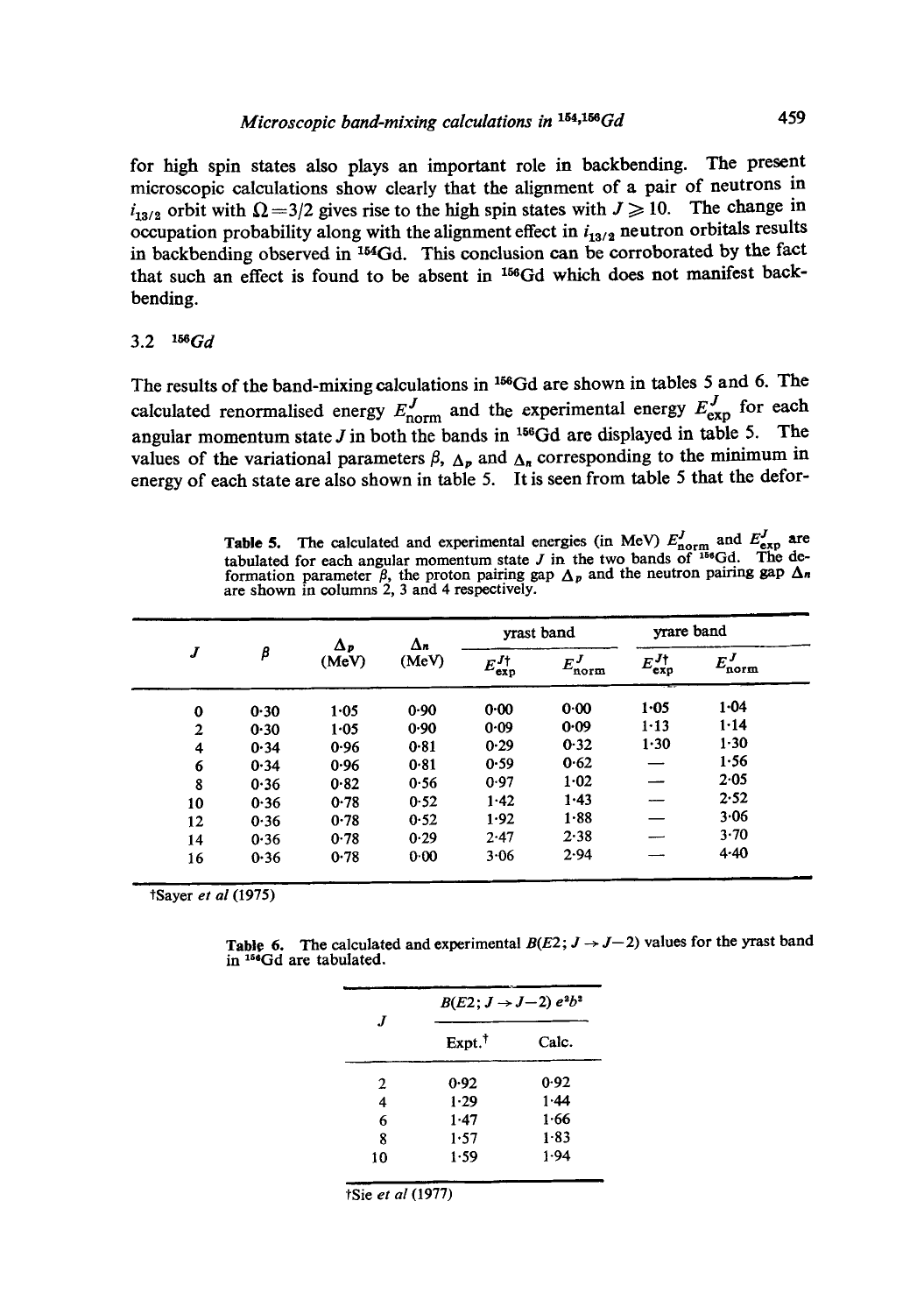mation  $\beta$  goes on gradually increasing from 0.30 to 0.36 as angular momentum J increases from 0 to 8 and remains constant for all states with  $J \ge 8$ . The pairing gap  $\Lambda_n$ for protons decreases slowly with increasing J from the value 1.05 MeV for  $J=0$  to the value 0.78 MeV for  $J=16$ . The neutron pairing gap  $\Delta_n$  decreases gradually from the value 0.90 MeV for  $J=0$  to 0.81 MeV for  $J=6$  and then starts decreasing drastically. The neutron pairing gap vanishes at  $J=16$ . As mentioned earlier, the change of neutron occupancy found at  $J=8$  in <sup>154</sup>Gd, does not take place in <sup>156</sup>Gd. The calculated energies of the yrast band states are renormalised as discussed in §2.3 by using the value  $I_{\text{core}} = 16\hbar^2/\text{MeV}$ . It is worthwhile to point out that only a single value of  $I_{\text{core}}$ suffices for all the states of yrast band. This may be connected to the fact that in  $156Gd$ , there are no changes of neutron occupancy, as in  $154Gd$  where two values of  $I_{\text{core}}$  were necessary for the yrast states. The relative energy separations of the yrare band are not renormalised. However, the  $0^+$  state of the yrare band is renormalised using  $I_{\text{core}} = 3\hbar^2/\text{MeV}$  and the value  $I_{\text{calc}}^J$  corresponding to the energetically close state  $(J^{\pi} = 8^{+})$  in the yrast band. It is seen from the results in table 5 that the renormalised energies of all states in the yrast and yrare bands are in good agreement with corresponding experimental energies (Sayer *et al* 1975). This agreement is obtained essentially with two values of the parameter  $I_{\text{core}}$ . The different values for the two bands in  $^{156}Gd$  and the difference of these values from those in  $^{154}Gd$  can be understood in view of the discussion in §2.3.

The interband and intraband  $B(E2)$  values are calculated by using effective charges employed by Kumar and Baranger (1968). The calculated and the experimental  $B(E2)$  values for the intraband E2 transitions are tabulated in table 6. It is seen from table 6 that the calculated intraband  $B(E2)$  values are in good agreement with the corresponding experimental values (Sie *et al* 1977). The interband E2 transitions are also reasonably well explained by our calculations. The calculated values of  $B(E2)$ ;  $2' \rightarrow 0$ )/B(E2; 2' $\rightarrow 2$ ), B(E2; 4' $\rightarrow 2$ )/B(E2; 4' $\rightarrow$ 4) and B(E2; 4' $\rightarrow 2$ )/B(E2; 4' $\rightarrow$ 6) are 0.14, 0-40 and 0-30 as compared to the corresponding experimental values (Sie *et al* 1977) 0.18, 0.19 and 0.55 respectively.

The calculated quadrupole moment  $Q(J)$  along with the intrinsic quadrupole moments  $Q_0(Q)$  and  $Q_0(E2)$  extracted from equations (18) and (19) are shown in table 4. The  $Q_0$  values are nearly constant.

## **4. Conclusions**

A microscopic band-mixing formalism of variation after projection of angular momentum and conservation of nucleon number is applied to study the yrast and yrare bands in  $154, 156$  Gd. The nuclear Hamiltonian employed in the calculations consists of quadrupole plus pairing interactions. The configuration space comprises two major shells for both protons and neutrons outside the inert core with  $Z = 40$  and  $N = 70$ . The effects of core polarisation and configuration truncation are simulated by ascribing effective charges to the nucleons and by introducing moment of inertia of the core to renormalise the energy spectra. The calculated energy spectra and the intraband and interband  $B(E2)$  values are in good agreement with the corresponding experimental data. Our calculations in  $154$ Gd show that there is a sudden change in the occupation of neutron orbitals in